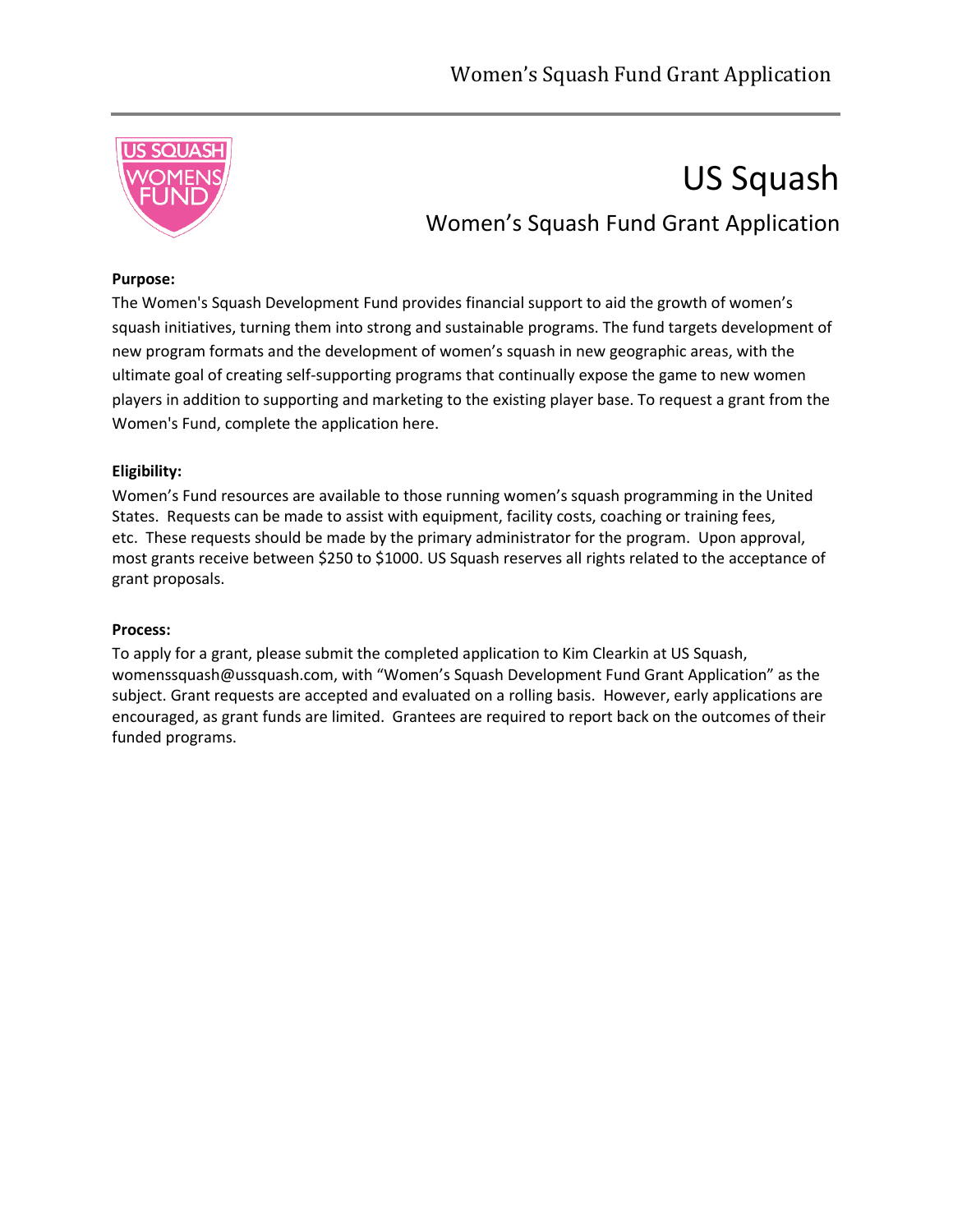## **Application**

*Please complete all questions. Type all responses on this form in the space provided after each question; please be as detailed as possible.*

## **1. Background Information:**

- Program Name:
- Primary Administrator Contact Name:
	- -Role: -Email: Phone #:
- Secondary Contact (Optional):
	- -Role: -Email: Phone #:
- How many years has this program been in existence?
- How many participants have been involved previously?
- When and how long have previous programs ran?
- In the event a grant is awarded, please tell us to whom the check should be written, as well as the proper mailing address:

## **2. Detailed Program Information**

- Please describe the proposed program.
- What types of women squash players are you targeting with this program age, geography, ability level, etc.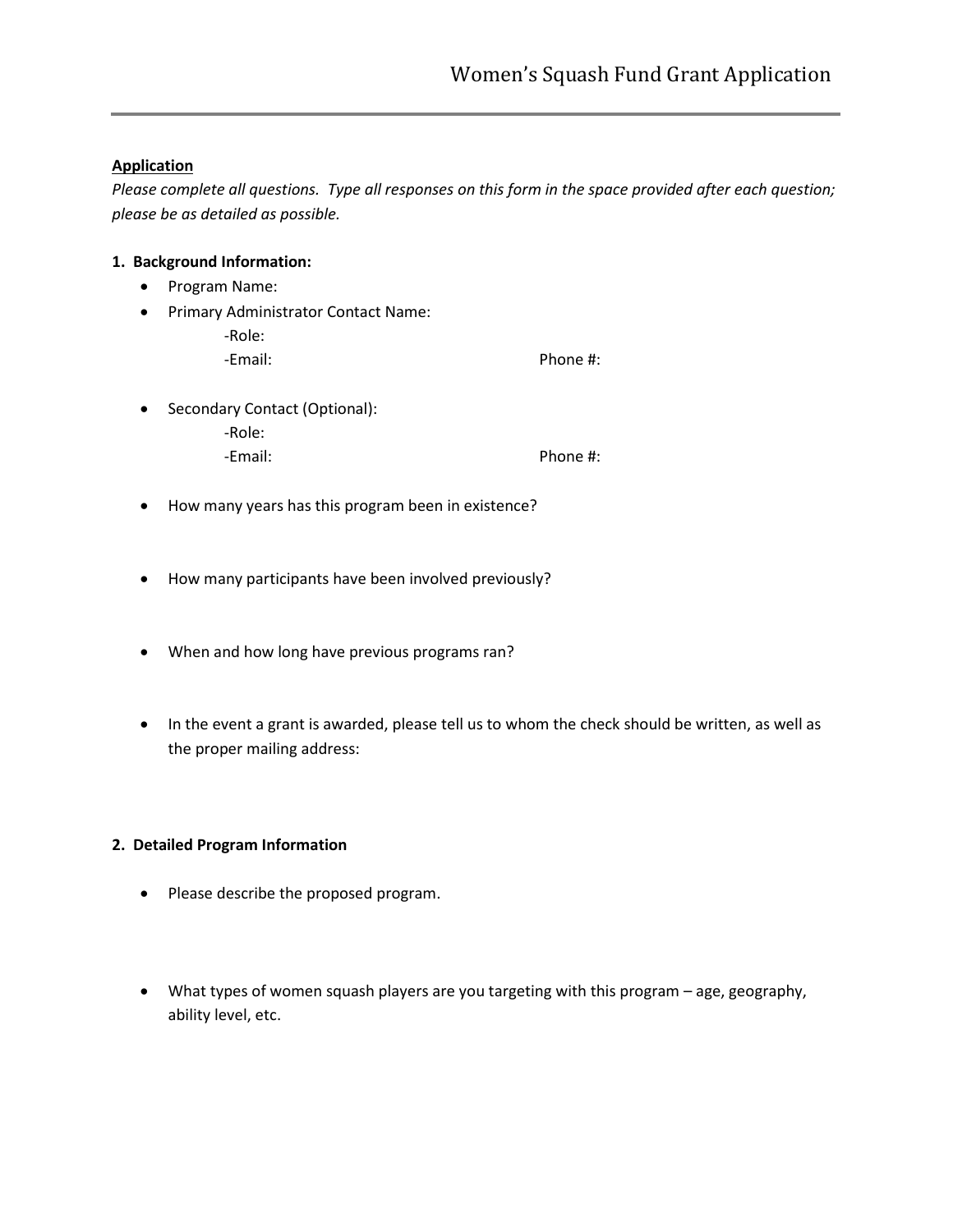- Where will this program be held?
- When and how long will the program run for?
- How many participants do you expect?
- Who will be responsible for running the program?
- What coaches, pros will be involved in the program?
- How will you measure success of this program?
- How do you see this program coordinating/feeding into existing women's squash programming such as Women's Squash Week, The Howe Cup, Facebook Group, Women's Squash Stories?
- How do you intend to keep this program growing and sustained in future years? Will you be able to secure funding outside of US Squash grants to continue to sustain the program?
- What work will need to be done by volunteers to prepare, run and follow up this program?
- Could this program, if successful, translate to other geographies or other populations of women players (juniors, NUSEA programs, masters)?
- Will this program create connections with other women's organizations such as PSA pros or WSDA (women's squash doubles professionals)?